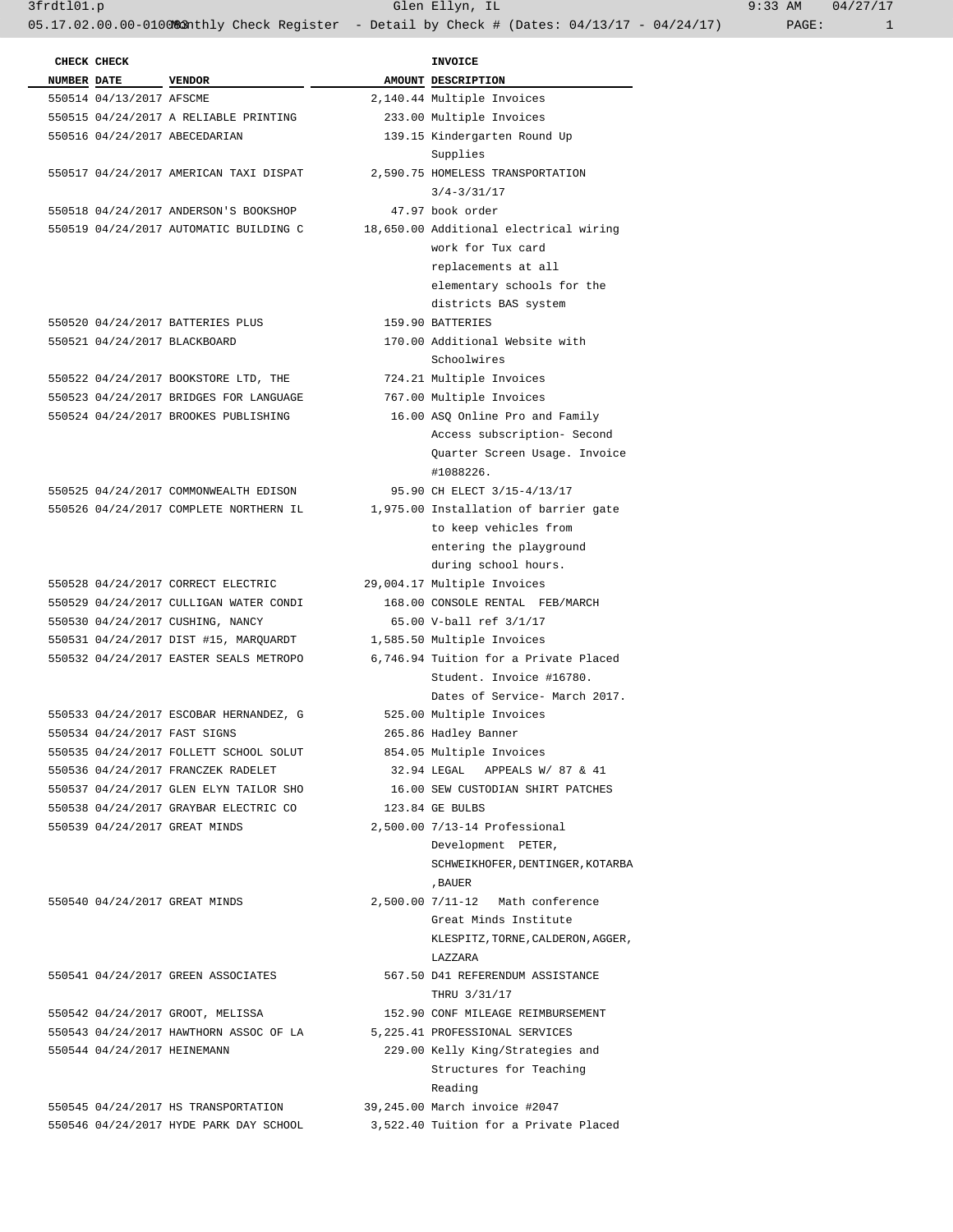|                    | CHECK CHECK                 |                                        | <b>INVOICE</b>                               |
|--------------------|-----------------------------|----------------------------------------|----------------------------------------------|
| <b>NUMBER DATE</b> |                             | <b>VENDOR</b>                          | AMOUNT DESCRIPTION                           |
|                    |                             |                                        | Student. Invoice #20170310.                  |
|                    |                             |                                        | Dates of Service: March 2017.                |
|                    |                             | 550547 04/24/2017 ILLINOIS ASSN OF SCH | 1,050.00 Mandatory new board member training |
|                    |                             |                                        | for D‡Ambrosio, Bruno and Currie             |
|                    |                             | 550548 04/24/2017 ILLINOIS PRINCIPALS  | 122.00 Professional Development              |
|                    |                             | 550549 04/24/2017 INNOVATIONS THERAPEU | 4,543.74 Tuition for a Private Placed        |
|                    |                             |                                        | Student. Invoice #1644. Dates                |
|                    |                             |                                        | of Service: March 2017.                      |
|                    |                             | 550550 04/24/2017 JUNIOR LIBRARY GUILD | 2,595.78 Junior Library Guild                |
|                    |                             |                                        | subscription                                 |
|                    |                             | 550551 04/24/2017 KAESER & BLAIR/SCHOO | 176.40 Hadley bags for students              |
|                    |                             | 550552 04/24/2017 KAGAN & GAINES INC   | 70.73 Multiple Invoices                      |
|                    |                             | 550553 04/24/2017 LOWERY MCDONNELL     | 960.00 4 HIGH BACK CHAIRS                    |
|                    |                             | 550554 04/24/2017 MACGILL & CO, WM V   | 244.20 Multiple Invoices                     |
|                    |                             | 550555 04/24/2017 MCCLUSKEY, KATHERINE | 152.90 Title I Conference                    |
|                    |                             | 550556 04/24/2017 MULTI-HEALTH SYSTEMS | 381.24 Psychology Materials.                 |
|                    |                             | 550557 04/24/2017 MYSTIC BLUE CRUISES  | 17,389.77 Hadley Junior High 8th grade       |
|                    |                             |                                        | cruise May 30, 2017                          |
|                    |                             | 550558 04/24/2017 NORTHERN ILLINOIS GA | 219.48 Multiple Invoices                     |
|                    |                             | 550559 04/24/2017 OFFICE DEPOT         | 1,535.09 Multiple Invoices                   |
|                    | 550560 04/24/2017           |                                        | 250.00 Paid prek tuition 2X for              |
|                    |                             |                                        | May/June by posting payment                  |
|                    |                             |                                        | to the wrong child                           |
|                    |                             | 550561 04/24/2017 OTIS ELEVATOR INC    | 10,717.56 Multiple Invoices                  |
|                    | 550562 04/24/2017 OVERDRIVE |                                        | 99.91 ebook order                            |
|                    |                             | 550563 04/24/2017 PALOS SPORTS INC     | 1,862.10 Multiple Invoices                   |
|                    |                             | 550564 04/24/2017 PANEL WINDOW CO INC  | 1,575.00 Replaced 7 glass block              |
|                    |                             |                                        | windows at Hadley as part of                 |
|                    |                             |                                        | the HLS report. Panel Window                 |
|                    |                             |                                        | Co., INC. 9509 Ogden Avenue                  |
|                    |                             |                                        | Brookfield, IL 60513                         |
|                    |                             |                                        | 708-485-0310                                 |
|                    | 550565 04/24/2017 PCM       |                                        | 1,088.92 Cases for Hadley Chromebooks        |
|                    |                             | 550566 04/24/2017 PUBLIC STORAGE       | 647.00 Multiple Invoices                     |
|                    |                             | 550568 04/24/2017 QUINLAN & FABISH MUS | 1,093.58 Multiple Invoices                   |
|                    |                             | 550569 04/24/2017 REED, DWAYNE         | 1,200.00 5/4/17 Hadley guest speaker         |
|                    |                             | 550570 04/24/2017 RODRIGUEZ, SARAH     | 92.42 Reimbursement to Sarah                 |
|                    |                             |                                        | Rodriguez for purchase of                    |
|                    |                             |                                        | Mobile Organizer for FLES.                   |
|                    | 550571 04/24/2017 ROSCOE CO |                                        | 481.14 Multiple Invoices                     |
|                    |                             | 550572 04/24/2017 ROSELLE SCHOOL OF MU | 53.00 Re-string 2 guitars and                |
|                    |                             |                                        | replace string on one quitar.                |
|                    |                             | 550573 04/24/2017 SCHOOL SPECIALTY     | 2,447.92 Multiple Invoices                   |
|                    |                             | 550574 04/24/2017 SCHOOL TECHNOLOGY AS | 1,354.08 Annual Maintenance Agreement        |
|                    |                             |                                        | for Time Clocks                              |
|                    |                             | 550575 04/24/2017 SECRETARY OF STATE I | 10.00 Notary renewal - Gust                  |
|                    |                             | 550576 04/24/2017 SOARING EAGLE ACADEM | 14,838.24 Multiple Invoices                  |
|                    |                             | 550577 04/24/2017 SOLUTION TREE        | 2,756.00 PLC Conference                      |
|                    |                             | 550578 04/24/2017 STAPLES ADVANTAGE    | 734.65 Multiple Invoices                     |
|                    |                             | 550579 04/24/2017 SUNRISE TRANSPORTATI | 2,482.92 Transportation Charges for          |
|                    |                             |                                        | Special Education Programs.                  |
|                    |                             | 550580 04/24/2017 THACKERY, JILL E     | 480.00 ORCHESTRA ASSISTANT                   |
|                    |                             |                                        | $4/4 - 4/12/17$                              |
|                    |                             | 550581 04/24/2017 THE CENTER/IRC       | 25.00 Bilingual Parent Summit L.             |
|                    |                             |                                        | VELASQUEZ                                    |
|                    |                             |                                        |                                              |
|                    |                             | 550582 04/24/2017 THE CENTER/IRC       | 100.00 Bilingual Parent Summit-              |
|                    |                             |                                        | ORTETGON, TEDFORD, TAYLOR, GALLEG            |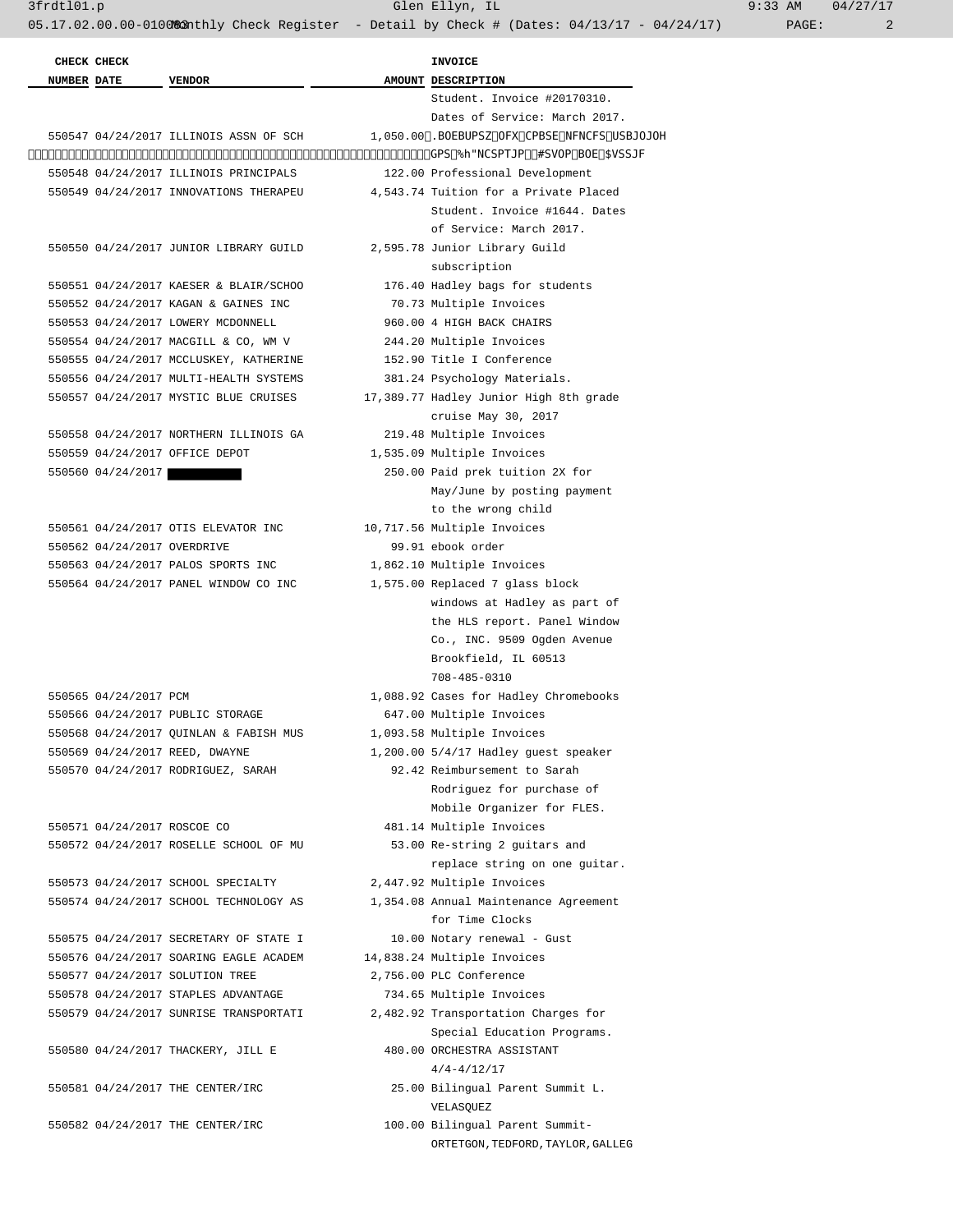3frdtl01.p Glen Ellyn, IL 9:33 AM 04/27/17 05.17.02.00.00-010083nthly Check Register - Detail by Check # (Dates: 04/13/17 - 04/24/17) PAGE: 3

|                    | CHECK CHECK                    |                                           |            | INVOICE                           |  |
|--------------------|--------------------------------|-------------------------------------------|------------|-----------------------------------|--|
| <b>NUMBER DATE</b> |                                | VENDOR                                    |            | AMOUNT DESCRIPTION                |  |
|                    |                                |                                           |            | 0S                                |  |
|                    |                                | 550583 04/24/2017 THE CENTER/IRC          |            | 25.00 Bilingual Parent Summit     |  |
|                    |                                | 550584 04/24/2017 TRANSLATION SMART       |            | 750.00 Translating                |  |
|                    |                                | 550585 04/24/2017 TROPHIES BY GEORGE      |            | 265.00 23 plaque awards for       |  |
|                    |                                |                                           |            | Wrestling banquet on April        |  |
|                    |                                |                                           |            | 6th, 2017.                        |  |
|                    |                                | 550586 04/24/2017 VANGUARD ENERGY SERV    |            | $11.37$ GAS $3/1-31$              |  |
|                    |                                | 550587 04/24/2017 VERITIV OPERATING CO    |            | 2,958.00 Multiple Invoices        |  |
|                    |                                | 550588 04/24/2017 VORTEX COMMERCIAL FL    |            | 5,006.00 Removed carpet and tiled |  |
|                    |                                |                                           |            | telemation area at AL; this       |  |
|                    |                                |                                           |            | space will be used for            |  |
|                    |                                |                                           |            | lunches to eliminate the          |  |
|                    |                                |                                           |            | overcrowding in the gym as        |  |
|                    |                                |                                           |            | part of the HLS                   |  |
|                    |                                |                                           |            | recomendations                    |  |
|                    |                                | 550589 04/24/2017 WAREHOUSE DIRECT        |            | 3,906.21 Multiple Invoices        |  |
|                    |                                | 550590 04/24/2017 WORLDPOINT ECC INC      |            | 842.27 CPR supplies.              |  |
|                    |                                | 201600433 04/13/2017 GLEN ELLYN EDUCATION |            | 4,172.58 Payroll accrual          |  |
|                    |                                | 201600435 04/13/2017 ILLINOIS DEPT OF REV |            | 36,939.20 Multiple Invoices       |  |
|                    |                                | 201600436 04/13/2017 INTERNAL REV SERVICE |            | 185,672.49 Multiple Invoices      |  |
|                    | 201600437 04/13/2017 T H I S   |                                           |            | 21,306.21 Multiple Invoices       |  |
|                    |                                | 201600438 04/13/2017 TEACHERS RETIREMENT  |            | 105,793.20 Multiple Invoices      |  |
|                    | 201600439 04/13/2017 WAGEWORKS |                                           |            | 4,952.35 Multiple Invoices        |  |
|                    |                                | 201600440 04/13/2017 THE OMNI GROUP       |            | 37,770.09 Multiple Invoices       |  |
|                    |                                | 201600441 04/13/2017 EXPERT PAY           |            | 1,837.08 Payroll accrual          |  |
|                    |                                | Totals for checks                         | 607,076.65 |                                   |  |